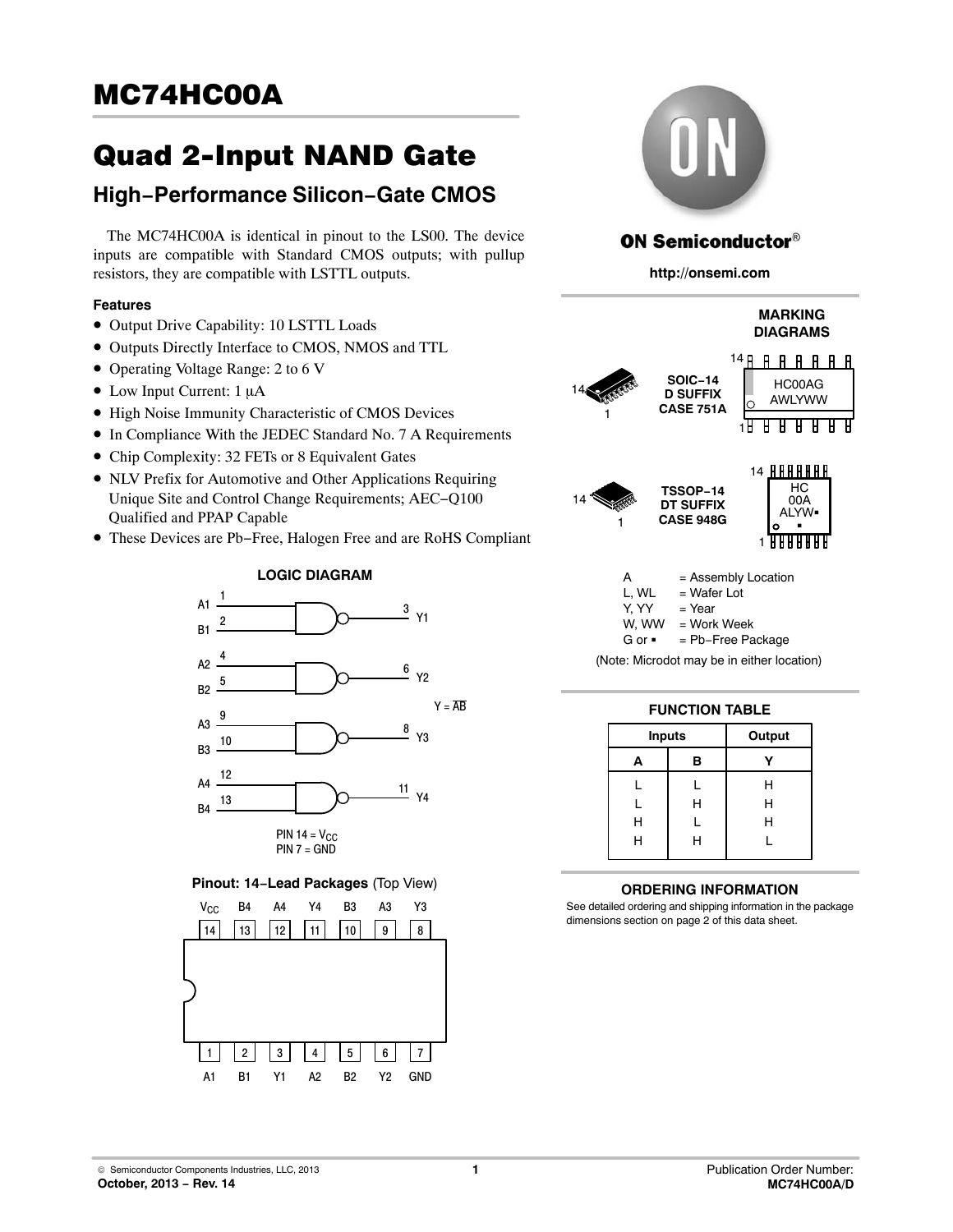<span id="page-1-0"></span>

| Symbol           | Parameter                                                                | Value                    | <b>Unit</b>  |
|------------------|--------------------------------------------------------------------------|--------------------------|--------------|
| $V_{\rm CC}$     | DC Supply Voltage (Referenced to GND)                                    | $-0.5$ to $+7.0$         |              |
| $V_{\text{in}}$  | DC Input Voltage (Referenced to GND)                                     | $-0.5$ to $V_{CC}$ + 0.5 | v            |
| V <sub>out</sub> | DC Output Voltage (Referenced to GND)                                    | $-0.5$ to $V_{CC}$ + 0.5 | $\vee$       |
| l <sub>in</sub>  | DC Input Current, per Pin                                                | ± 20                     | mA           |
| $I_{\text{out}}$ | DC Output Current, per Pin                                               | ± 25                     | mA           |
| $_{\rm lcc}$     | DC Supply Current, $V_{CC}$ and GND Pins                                 | ± 50                     | mA           |
| $P_D$            | Power Dissipation in Still Air,<br>SOIC Packaget<br>TSSOP Package†       | 500<br>450               | mW           |
| $T_{\text{stg}}$ | Storage Temperature                                                      | $-65$ to $+150$          | $^{\circ}$ C |
| Τı.              | Lead Temperature, 1 mm from Case for 10 Seconds<br>SOIC or TSSOP Package | 260                      | $^{\circ}$ C |

**EIÎÎÎÎÎÎÎÎÎÎÎÎÎÎÎÎÎÎ**<br>Stresses exceeding Maximum Ratings may damage the device. Maximum Ratings are stress ratings only. Functional operation above the Recommended Operating Conditions is not implied. Extended exposure to stresses above the Recommended Operating Conditions may affect device reliability.

 $\dagger$ Derating  $-$  SOIC Package: - 7 mW/°C from 65° to 125°C TSSOP Package: - 6.1 mW/°C from 65° to 125°C

# **RECOMMENDED OPERATING CONDITIONS**

| <b>Symbol</b>                   | <b>Parameter</b>                                     |                                              | Min   | Max          | Unit         |
|---------------------------------|------------------------------------------------------|----------------------------------------------|-------|--------------|--------------|
| $V_{\rm CC}$                    | DC Supply Voltage (Referenced to GND)                |                                              | 2.0   | 6.0          |              |
| $V_{in}$ , $V_{out}$            | DC Input Voltage, Output Voltage (Referenced to GND) |                                              | 0     | $V_{\rm CC}$ |              |
| $\mathsf{T}_\mathsf{A}$         | Operating Temperature, All Package Types             |                                              | $-55$ | 125          | $^{\circ}$ C |
| t <sub>r</sub> , t <sub>f</sub> | Input Rise and Fall Time<br>(Figure 1)               | $V_{\rm CC}$ = 2.0 V<br>$V_{\rm CC}$ = 4.5 V | 0     | 1000<br>500  | ns           |
|                                 |                                                      | $V_{\rm CC}$ = 6.0 V                         |       | 400          |              |

#### **ORDERING INFORMATION**

| <b>Device</b>    | Package               | Shipping <sup>†</sup> |
|------------------|-----------------------|-----------------------|
| MC74HC00ADG      | SOIC-14<br>(Pb-Free)  | 55 Units / Rail       |
| MC74HC00ADR2G    | SOIC-14<br>(Pb-Free)  | 2500 / Tape & Reel    |
| MC74HC00ADTR2G   | TSSOP-14<br>(Pb-Free) | 2500 / Tape & Reel    |
| NLV74HC00ADG*    | SOIC-14<br>(Pb-Free)  | 55 Units / Rail       |
| NLV74HC00ADR2G*  | SOIC-14<br>(Pb-Free)  | 2500 / Tape & Reel    |
| NLV74HC00ADTR2G* | TSSOP-14<br>(Pb-Free) | 2500 / Tape & Reel    |

†For information on tape and reel specifications, including part orientation and tape sizes, please refer to our Tape and Reel Packaging Specifications Brochure, BRD8011/D.

\*NLV Prefix for Automotive and Other Applications Requiring Unique Site and Control Change Requirements; AEC−Q100 Qualified and PPAP Capable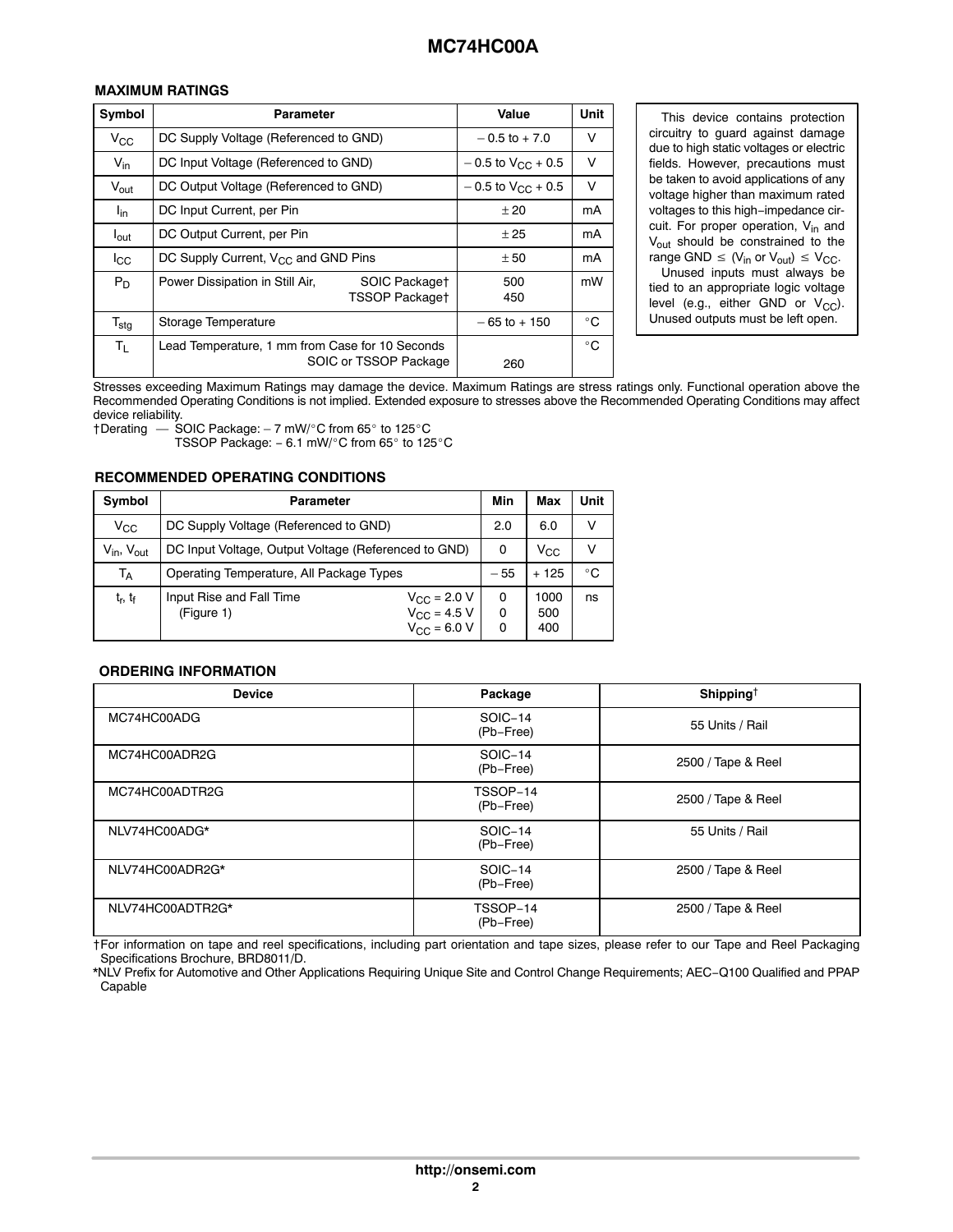#### **DC CHARACTERISTICS** (Voltages Referenced to GND)

|                 |                                                   |                                                                                         |                                                                                                                         | $V_{\rm CC}$             | <b>Guaranteed Limit</b>          |                              |                              |             |
|-----------------|---------------------------------------------------|-----------------------------------------------------------------------------------------|-------------------------------------------------------------------------------------------------------------------------|--------------------------|----------------------------------|------------------------------|------------------------------|-------------|
| Symbol          | <b>Parameter</b>                                  | <b>Condition</b>                                                                        |                                                                                                                         | $\mathbf v$              | $-55$ to 25 $\mathrm{^{\circ}C}$ | $\leq$ 85 $^{\circ}$ C       | ≤125°C                       | <b>Unit</b> |
| V <sub>IH</sub> | Minimum High-Level Input<br>Voltage               | $V_{\text{out}} = 0.1V$ or $V_{\text{CC}} -0.1V$<br>$ I_{\text{out}}  \leq 20 \mu A$    |                                                                                                                         | 2.0<br>3.0<br>4.5<br>6.0 | 1.50<br>2.10<br>3.15<br>4.20     | 1.50<br>2.10<br>3.15<br>4.20 | 1.50<br>2.10<br>3.15<br>4.20 | $\vee$      |
| $V_{IL}$        | Maximum Low-Level Input<br>Voltage                | $V_{\text{out}} = 0.1 V$ or $V_{\text{CC}} - 0.1 V$<br>$ I_{\text{out}}  \leq 20 \mu A$ |                                                                                                                         | 2.0<br>3.0<br>4.5<br>6.0 | 0.50<br>0.90<br>1.35<br>1.80     | 0.50<br>0.90<br>1.35<br>1.80 | 0.50<br>0.90<br>1.35<br>1.80 | $\vee$      |
| VOH             | Minimum High-Level Output<br>Voltage              | $V_{in} = V_{IH}$ or $V_{II}$<br>$ I_{out}  \leq 20 \mu A$                              |                                                                                                                         | 2.0<br>4.5<br>6.0        | 1.9<br>4.4<br>5.9                | 1.9<br>4.4<br>5.9            | 1.9<br>4.4<br>5.9            | $\vee$      |
|                 |                                                   | $V_{in} = V_{IH}$ or $V_{IL}$                                                           | $ I_{\text{out}}  \leq 2.4 \text{mA}$<br>$ I_{\text{out}}  \leq 4.0 \text{mA}$<br>$ I_{\text{out}}  \leq 5.2 \text{mA}$ | 3.0<br>4.5<br>6.0        | 2.48<br>3.98<br>5.48             | 2.34<br>3.84<br>5.34         | 2.20<br>3.70<br>5.20         |             |
| $V_{OL}$        | Maximum Low-Level Output<br>Voltage               | $V_{in} = V_{IH}$ or $V_{II}$<br>$ I_{\text{out}}  \leq 20 \mu A$                       |                                                                                                                         | 2.0<br>4.5<br>6.0        | 0.1<br>0.1<br>0.1                | 0.1<br>0.1<br>0.1            | 0.1<br>0.1<br>0.1            | $\vee$      |
|                 |                                                   | $V_{in} = V_{IH}$ or $V_{IL}$                                                           | $ I_{\text{out}}  \leq 2.4 \text{mA}$<br>$ I_{\text{out}}  \leq 4.0 \text{mA}$<br>$ I_{\text{out}}  \leq 5.2 \text{mA}$ | 3.0<br>4.5<br>6.0        | 0.26<br>0.26<br>0.26             | 0.33<br>0.33<br>0.33         | 0.40<br>0.40<br>0.40         |             |
| $I_{in}$        | Maximum Input Leakage<br>Current                  | $V_{in} = V_{CC}$ or GND                                                                |                                                                                                                         | 6.0                      | ±0.1                             | ±1.0                         | ±1.0                         | μA          |
| $_{\rm lcc}$    | Maximum Quiescent Supply<br>Current (per Package) | $V_{in} = V_{CC}$ or GND<br>$I_{out} = 0 \mu A$                                         |                                                                                                                         | 6.0                      | 1.0                              | 10                           | 40                           | μA          |

#### **AC CHARACTERISTICS** ( $C_L$  = 50 pF, Input  $t_r$  =  $t_f$  = 6 ns)

|                                        |                                                                          | $V_{CC}$                              | <b>Guaranteed Limit</b> |                      |                       |      |
|----------------------------------------|--------------------------------------------------------------------------|---------------------------------------|-------------------------|----------------------|-----------------------|------|
| Symbol                                 | <b>Parameter</b>                                                         | $\mathbf v$                           | –55 to 25°C             | ≤85°C                | ≤125°C                | Unit |
| t <sub>PLH</sub> ,<br><sup>t</sup> PHL | Maximum Propagation Delay, Input A or B to Output Y<br>(Figures 1 and 2) | 2.0<br>3.0 <sub>2</sub><br>4.5<br>6.0 | 75<br>30<br>15<br>13    | 95<br>40<br>19<br>16 | 110<br>55<br>22<br>19 | ns   |
| t <sub>TLH</sub> ,<br><sup>t</sup> THL | Maximum Output Transition Time, Any Output<br>(Figures 1 and 2)          | 2.0<br>3.0<br>4.5<br>6.0              | 75<br>27<br>15<br>13    | 95<br>32<br>19<br>16 | 110<br>36<br>22<br>19 | ns   |
| $C_{in}$                               | Maximum Input Capacitance                                                |                                       | 10                      | 10                   | 10                    | pF   |
|                                        |                                                                          |                                       |                         |                      |                       |      |

| n, |     |                                             | Typical @ 25°C, $V_{CC}$ = 5.0 V, $V_{EE}$ = 0 V |  |
|----|-----|---------------------------------------------|--------------------------------------------------|--|
| ے  | UPD | Power Dissipation Capacitance (Per Buffer)* |                                                  |  |

\* Used to determine the no-load dynamic power consumption: P<sub>D</sub> = C<sub>PD</sub> V<sub>CC</sub><sup>2</sup>f + I<sub>CC</sub> V<sub>CC</sub>.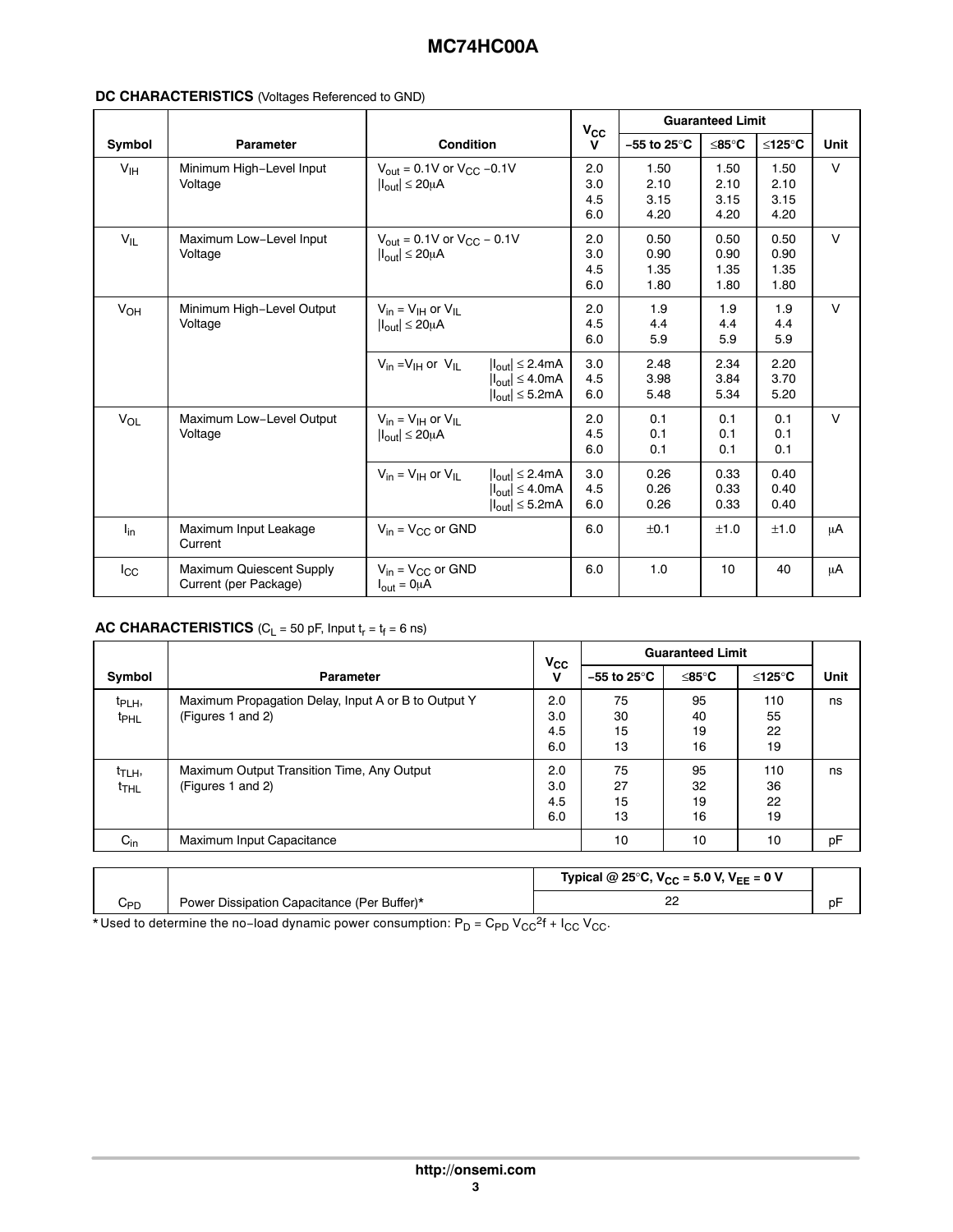

**Figure 1. Switching Waveforms**



\*Includes all probe and jig capacitance

**Figure 2. Test Circuit**



**Figure 3. Expanded Logic Diagram (1/4 of the Device)**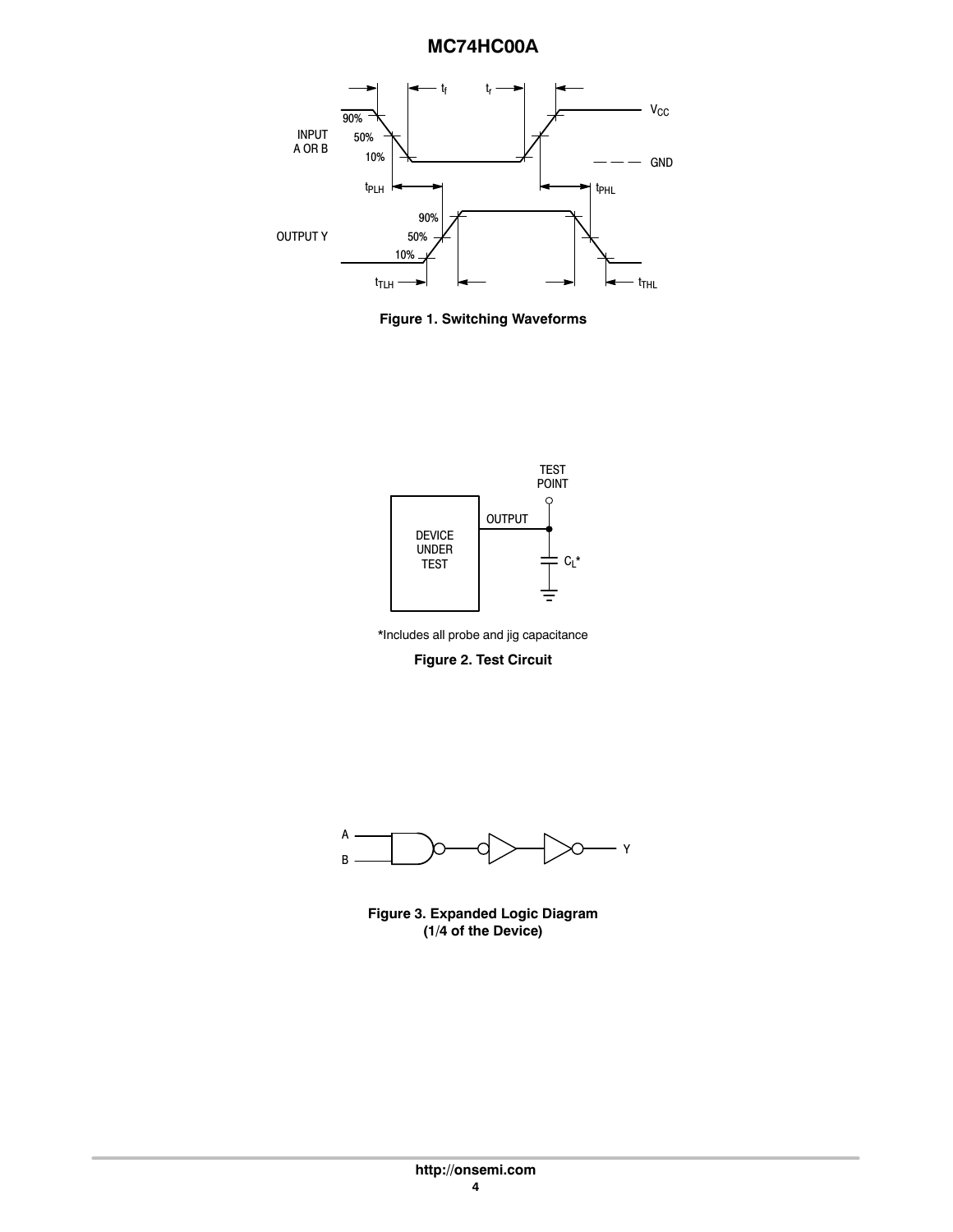#### **PACKAGE DIMENSIONS**

**SOIC−14 NB** CASE 751A−03 ISSUE K



DIMENSIONS: MILLIMETERS \*For additional information on our Pb−Free strategy and soldering details, please download the ON Semiconductor Soldering and

Mounting Techniques Reference Manual, SOLDERRM/D.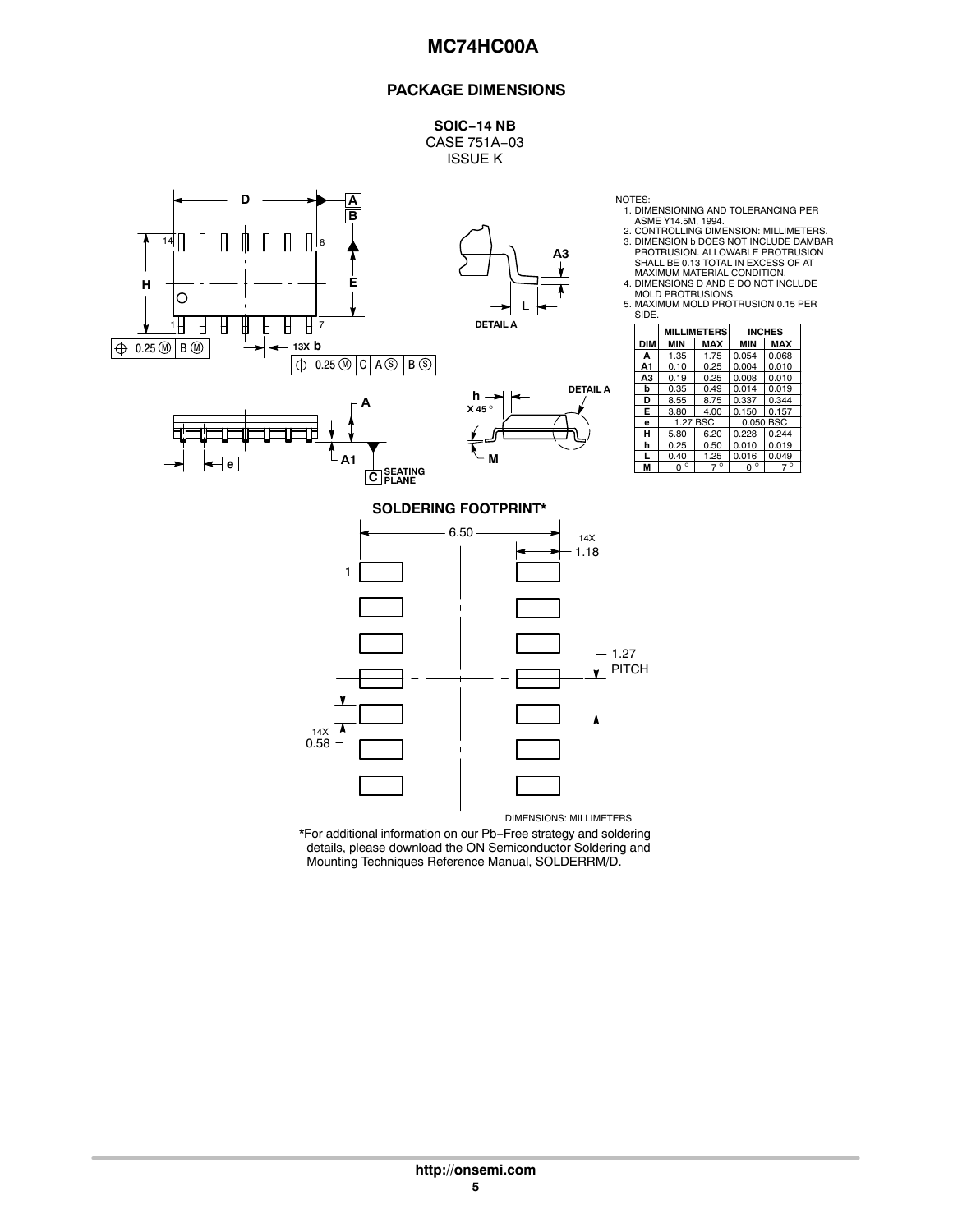#### **PACKAGE DIMENSIONS**

**MILLIMETERS INCHES**

**F** 0.50 0.75 0.020 0.030

**J** 0.09 0.20 0.004 0.008



\*For additional information on our Pb−Free strategy and soldering details, please download the ON Semiconductor Soldering and Mounting Techniques Reference Manual, SOLDERRM/D.